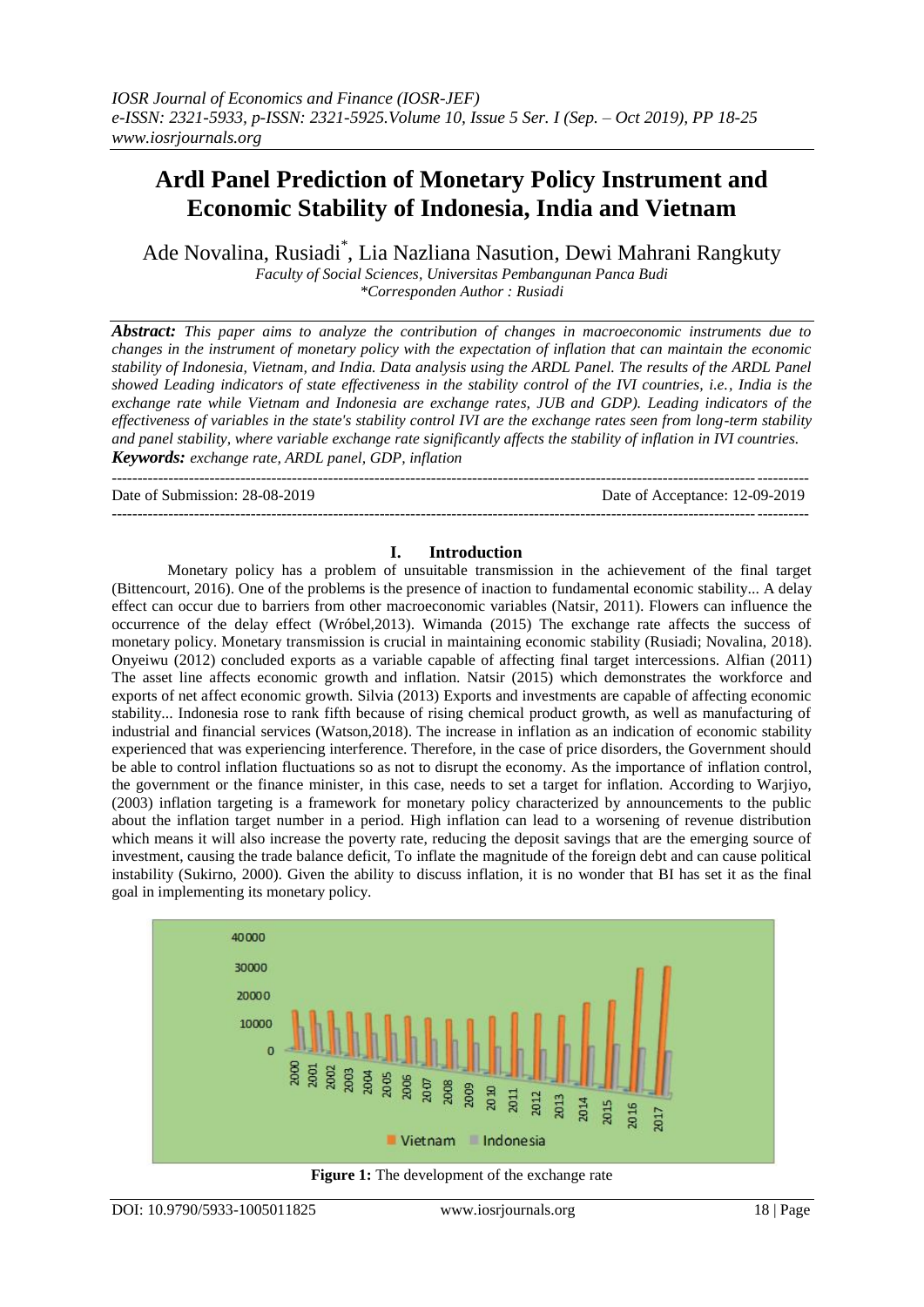# *Ardl Panel Prediction of Monetary Policy Instrument and Economic Stability of Indonesia, India and*

According to table 4.3 and chart 4.3 above the rate value in Indonesia increased by 1869 rupiah in 2001, the rate of the year is 10265 Rupiah/US \$ where the previous year or the year 2000 is 8396 Rupiah/USD, this Indicates that the rupiah exchange rate is appreciated against the US Dollar. The increase in the rate was due to increased inflation in the same year; this increase resulted from the president's policy of 2 times the premium price increase. Starting from the year 2003, the exchange rate of the Indonesian currency has always increased or appreciated by US \$. With the value of increasing the rupiah rate which is high enough 3011 Rupiah/USD in 2013, the rate of the year is 12189 Rupiah/USD where the previous year or the year 2012 amounted to 9178 rupiah/USD, this is the increase in the most rupiah From the year before. As with Indonesia, the value of currency exchange in Vietnam or Dong against US \$ is also increased or appreciated from year to year. Where an increase in Dong exchange rate against the highest US dollar occurred in 2011, with an increase of 1898 Dong/USD, Dong's rate of 20510 Dong/USD in the previous year or 210 amounted to 18613 Dong/USD. In India in 2001 the value of the currency was appreciated to 68.23 rupees/US \$, where the previous year was 63.53 rupees/US \$. In 2003 to 2017 the value of the Indian currency or rupees has always been depreciation.



**Figure 2.** Growth in the amount of money supply

Based on the data, it is known that the graphs emerging from each country form a diverse fluctuation. In India's country, the money supply in 2000 to 2007 tends to increase, from the range of 15.17% to 22.27%, but in 2007 to 2011 the decline was decreased by the amount of 22.27% declining to 11.05%. For the country of Vietnam the amount of money is circulating is high enough where the highest increase occurred in the year 2007 IE at 49.106%. In Indonesia the amount of money supply is not too high, but in the year 2002 there is a decrease in the amount of money supply is very drastic that is 4.74%. The previous year was 11.87%. And in the following year or year 2003 the amount of money supply began to increase. But the increase is not too high. Hülsewig (2010) The rising impact of the Bungan tribe will increase prices and economy in general. Natsir (2011) Interest rates functioned effectively operational objectives. Sitaresmi (2005) The reliability of the use of interest rate lanes in the pursuit of inflation policy targets. The tightening to the interest rate can also protect the price volatility of Hussain (2014), Hsing (2015) and Wróbel (2016). Monetary policy should facilitate profitable investment climate through appropriate interest rates, exchange rate management mechanisms and liquidity and money market. (Onyeiwu,2012). Interest rates are largely linked to price increases. The existence of functional interest rates in the Zambia economy (Sheefeni,2013).

# **II. Heading**

Integration Model uncertainty and credibility of monetary transmission instruments. Monetary policy credibility implies the effectiveness of monetary policy activism. Conversely, the uncertainty of monetary policy implies monetary policy conservatism. The integration of credibility and uncertainty models states that effective monetary policy is a partial monetary policy or discretion due to the influence of uncertainties the shock of money market turnover. The integration of the uncertainty model and the credibility of the monetary policy requires rational expectation inputs, the uncertainty of the transmission of monetary policy instruments, and partial monetary policy effectiveness or discretion. At Stage 3, monetary policymakers chose the optimal monetary policy [mP] before knowing the realization of the monetary policy instrument [C]. For equation (1.4) against uncertainty parameters [C] Air using operator expectation is

$$
E_c(L) = E_c \left[ \left[ \beta(c \ m^P - v - E(\pi)) - \beta y_T \right]^2 + A \left[ c \ m^P - v \right]^2 \right]
$$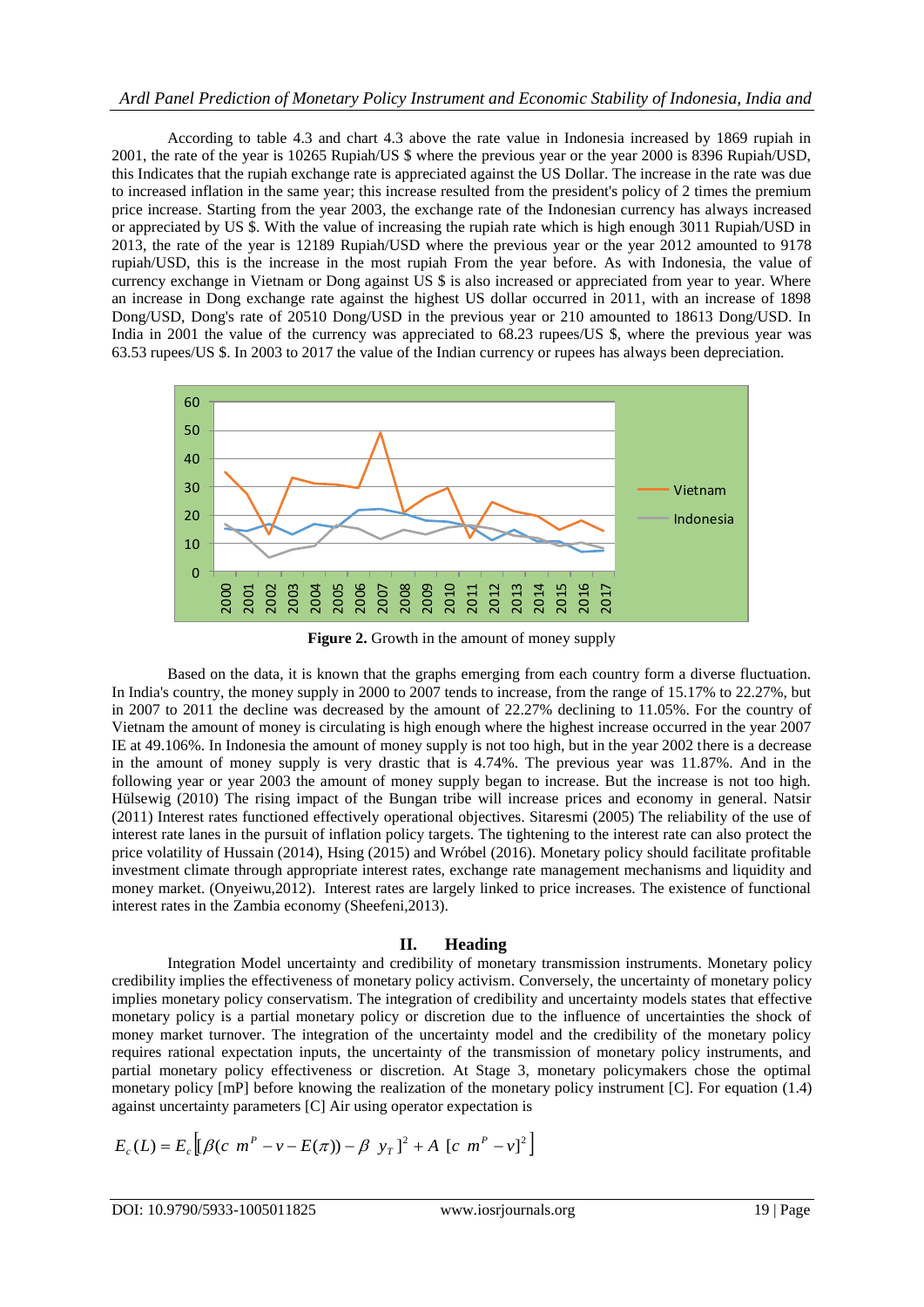Ardl Panel Prediction of Monetary Policy Instrument and Economic Stability of Indonesia, India and

\n
$$
\frac{\partial E_c(L)}{\partial c} = 2\beta^2 c \left[ c \, m^P - v - E(\pi) \right] - 2\beta \, y_T + 2A \, c \left[ c \, m^P - v \right] = 0
$$
\n
$$
(\beta^2 c^2 + A \, c^2) \, m^P = (\beta^2 \, c + A \, c) \, v + \beta^2 \, c \, E(\pi) + \beta \, y_T
$$
\n
$$
(\beta^2 + A) \, (1 + \sigma_c^2) \, m^P = (\beta^2 + A) \, v + \beta^2 \, E(\pi) + \beta \, y_T
$$
\n
$$
m^P = \frac{\beta \, y_T + \beta^2 E(\pi) + (\beta^2 + A) \, v}{(\beta^2 + A) \, (1 + \sigma_c^2)}
$$
\n(1.13)

At Stage 2, the inflation expectation balance is obtained from the equation (1.3) with the expectation operator E  $(v) = 0$ , namely:

$$
E(\pi) = E_{c,v}(m^P)
$$
  
\n
$$
E(\pi) = \frac{\beta y_r + \beta^2 E(\pi)}{(\beta^2 + A) (1 + \sigma_c^2)}
$$
  
\n
$$
E(\pi) = \frac{\beta y_r}{A (1 + \sigma_c^2) + \beta^2 \sigma_c^2} = IB \succ 0
$$
\n(1.14)

Where IB is a bias inflationary. The substitution equation  $(1.14)$  returns to the equation  $(1.13)$  generates an optimal monetary policy, namely:

$$
m^P = IB + \frac{v}{1 + \sigma_c^2} \tag{1.15}
$$

He equation (1.15) explains that the optimal monetary policy consists of two parts. Firstly, the mP and IB values describe inflationary bias will reduce social welfare due to positive value. From the equation (1.14) It is shown that the higher degree of reluctance to inflation [A] the lower the bias inflationary [IB]. Inflationary also influenced by the precision of monetary policy instruments [q2c], the higher the precision of the monetary policy instrument, the higher the bias inflationary. If the precision of the monetary policy instrument is getting lower then the conservatism the use of monetary policy instruments is getting higher, otherwise, if the precision of the monetary policy instrument is getting higher then the activism of monetary policy instruments The higher. Thus the activism of monetary policy instruments is measured by the IB, where the IB depends on the degree of reluctance to inflation [A] and the uncertainty of the mechanism of the monetary policy transmission [q2c].

# **III. Indentations And Equations**

This method of study uses quantitative material with simultaneous model approach and ARDL Panel. The quantitative material in this study is related to variable data observed by the exchange rate, money supply, expectations of inflation, GDP and inflation from several Emerging Market countries namely Indonesia, Vietnam and India (IVI) year 2000 S/d 2017. Then this conceptual research can be described as follows:



**Figure 3.**Thinking Framework: Monetary transmission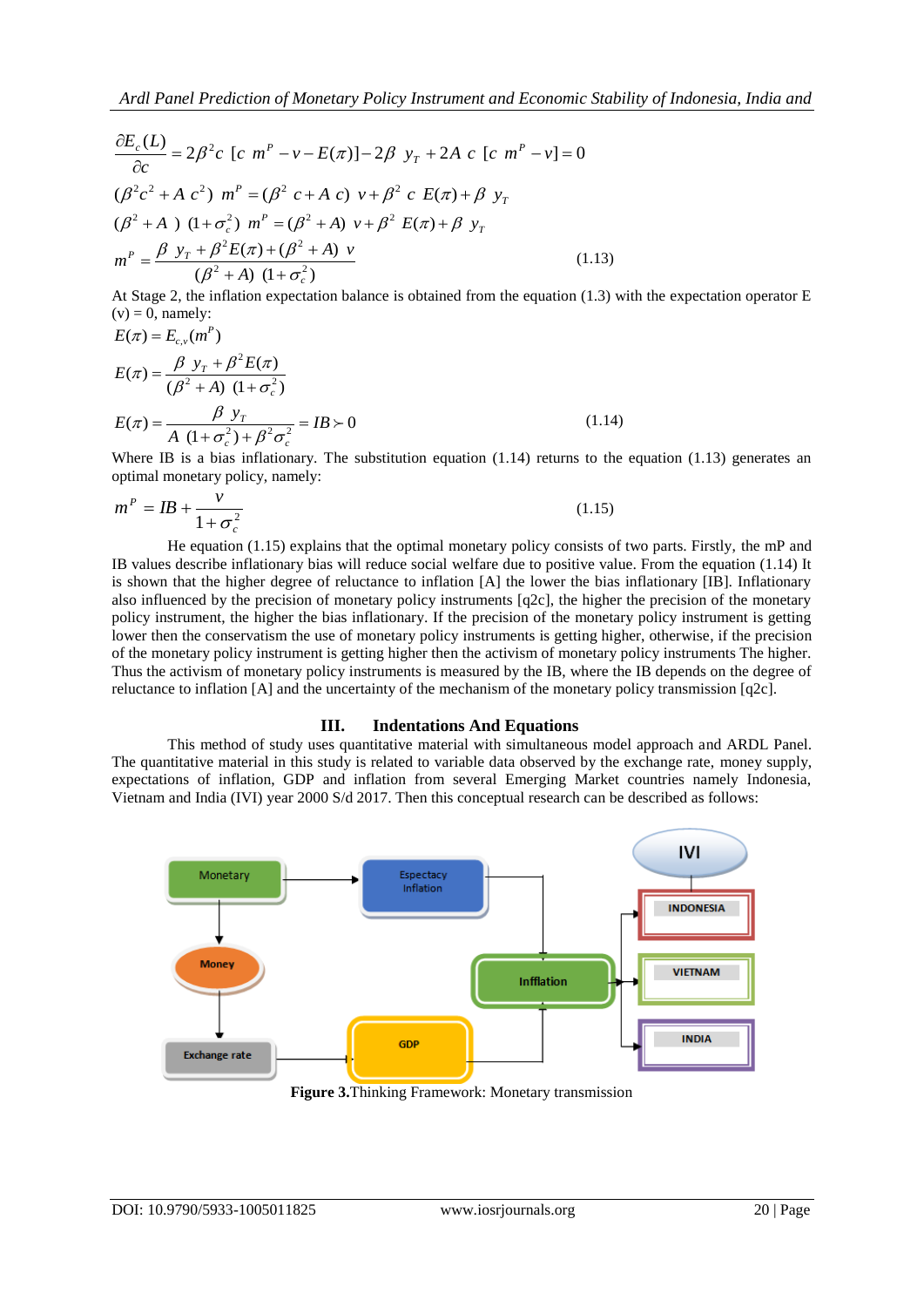

**Figure 4.** Conceptual Framework (panel): a Leading indicator of inflation in IVI country

# **Data Analysis Methods**

The determination of the credibility of achieving the final target of Indonesia, India, and Vietnam's monetary transmission is used to approach the ARDL Panel. To obtain the estimated individual characteristics individually by assuming the presence of cointegration in the long-term lag of each variable. An autoreactivity Distributed Lag (ARDL) introduced by Pesaran et al. (2001). This technique examines each variable lag located on I (1) or I (0). In contrast, the ARDL regression is a test statistic comparing the two critical values of asymptotic.

Credibility Model =  $E_{CE}(L) = y_T^2 + A [m^P]^2$ 

Uncertainty Model = 
$$
L_{UC} = \left[\frac{\beta^2}{(\beta^2 + A)(1 + \sigma_c^2)} + 1\right] (\beta E(\pi) + y_r)^2
$$

The transformation of econometrics equations:

INFit = α + β1KURSit + β2JUBit + β3EINFit + β4PDBit + β5PDBit + E

Here's the formula based on country:

INFINDONESIA = α + β1KURSit + β2JUBit + β3EINFit + β4PDBit + β5PDBit + E

INFVIETNAM =  $\alpha$  +  $\beta$ 1KURSit +  $\beta$ 2JUBit +  $\beta$ 3EINFit +  $\beta$ 4PDBit +  $\beta$ 5PDBit + E

INFINDIA = α + β1KURSit + β2JUBit + β3EINFit + β4PDBit + β5PDBit + E

The ARDL Panel model received is a model that has a cointegrated lag, where the main assumption is the coefficient value of the Short Run Equation has negative slope with a significant rate of 5%. ARDL Panel Model Requirements: The value is negative  $(-0.597)$  and is significant  $(0.012 < 0.05)$  then the model is accepted. Test Stasioneritas. Test the station is done to see if the data time series contains the root unit. Test cointegration Lag. This approach is known as a boundary test co-integration procedure or a distributed lag (ARDL). The main advantage of this approach is to eliminate the need for variables into I (1) or I (0).

# **IV. Figures And Tables**

Analysis panel with Auto-Regressive distribution Lag (ARDL) test pooled data that is combined data cross-section (country) with Data time series (yearly), the results of the ARDL panel is good more compared with ordinary panels, because it is capable of long-term integration and has the highest distribution of lag in accordance with the theory, using the Eviews 10 software, obtained the following results:

# **Tabel 1:** *Output* Panel ARDL

Dependent Variable: D(INF) Method: ARDL Date: 06/27/19 Time: 20:19 Sample: 2001 2017 Included observations: 51 Dynamic regressors (1 lag, automatic): KURS JUB LNEINF LNPDB Fixed regressors: C Number of models evaluated: 1 Selected Model: ARDL(1, 1, 1, 1, 1) Note: final equation sample is larger than selection sample

Variable Coefficient Std. Error t-Statistic Prob.\*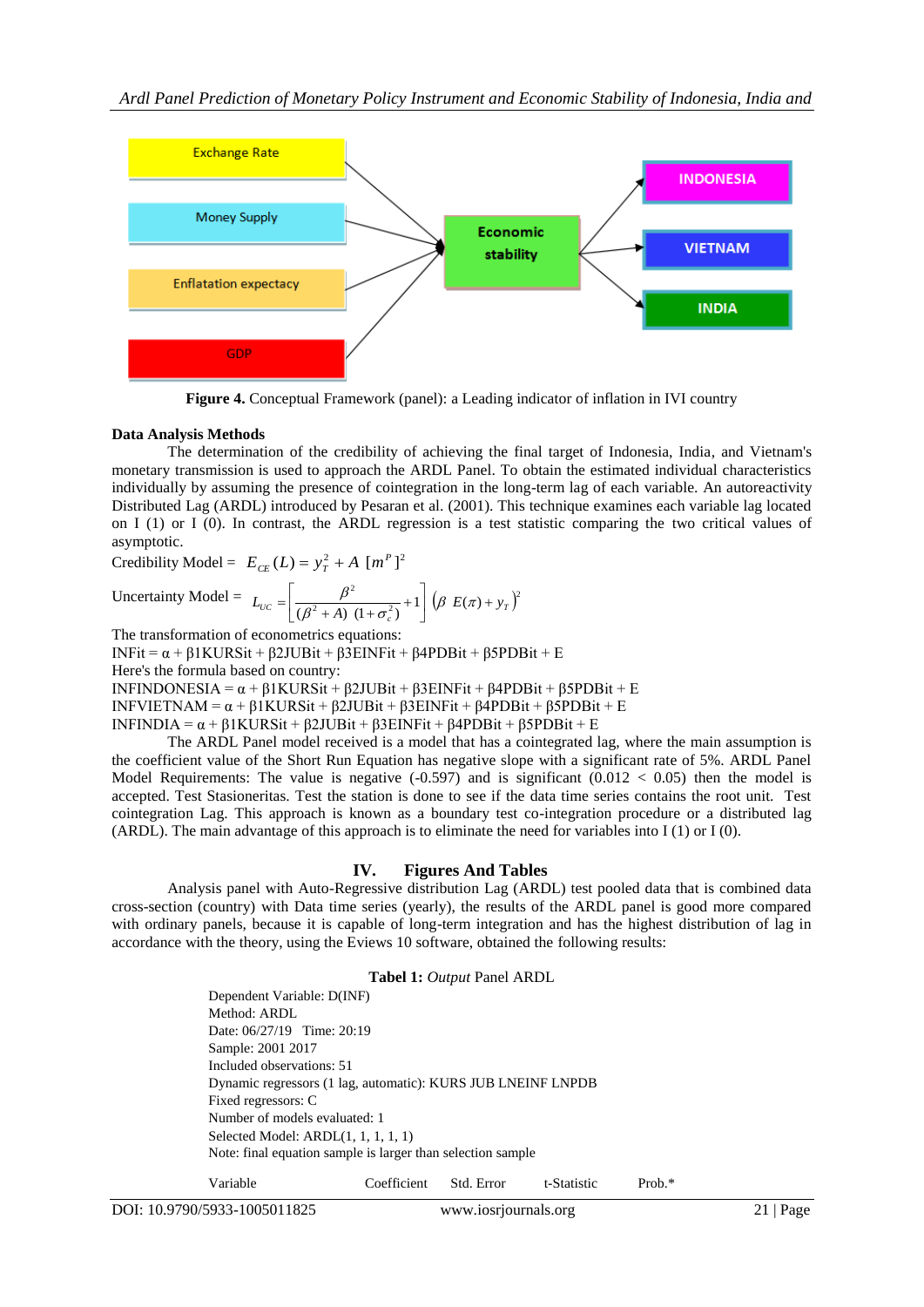|                    | Long Run Equation         |                       |             |          |  |  |
|--------------------|---------------------------|-----------------------|-------------|----------|--|--|
| <b>KURS</b>        | $-0.000521$               | 0.000440              | $-1.184088$ | 0.2451   |  |  |
| JUB                | $-2.82E-05$               | 0.000187              | $-0.150723$ | 0.8811   |  |  |
| <b>LNEINF</b>      | 10.48541                  | 6.357869              | 1.649201    | 0.1089   |  |  |
| <b>LNPDB</b>       | $-3.034102$               | 1.051844              | $-2.884554$ | 0.0070   |  |  |
|                    | <b>Short Run Equation</b> |                       |             |          |  |  |
| <b>COINTEO01</b>   | $-0.572076$               | 0.260262              | $-2.198075$ | 0.0353   |  |  |
| D(KURS)            | $-0.023103$               | 0.023840              | $-0.969117$ | 0.3398   |  |  |
| D(JUB)             | 0.042999                  | 0.111250              | 0.386509    | 0.7017   |  |  |
| D(LNEINF)          | $-16.02342$               | 24.31330              | $-0.659039$ | 0.5146   |  |  |
| D(LNPDB)           | 21.24855                  | 16.42400              | 1.293750    | 0.2050   |  |  |
| C                  | $-39.33820$               | 18.73100              | $-2.100166$ | 0.0437   |  |  |
| Mean dependent var | 0.100000                  | S.D. dependent var    |             | 4.467924 |  |  |
| S.E. of regression | 2.941831                  | Akaike info criterion |             | 4.910159 |  |  |
| Sum squared resid  | 276.9398                  | Schwarz criterion     |             | 5.720486 |  |  |

The ARDL Panel model received is a model that has a lag of integration, where the main assumption is the value of coefficient has a negative slope with a significant rate of 5%. ARDL Panel Model Requirements: The value is negative  $(-0.57)$  and is significant  $(0.03 < 0.05)$  then the model is accepted. Based on the model acceptance, the data analysis is done by the panel per country.

A. National Panel of India analysis

| Variable  | Coefficient | Std. Error | t-Statistic | Prob. $*$ |
|-----------|-------------|------------|-------------|-----------|
| COINTEO01 | $-0.074773$ | 0.021203   | $-3.526494$ | 0.0387    |
| D(KURS)   | $-0.070764$ | 0.075894   | $-0.932410$ | 0.4199    |
| D(JUB)    | 0.253662    | 0.017751   | 14.29040    | 0.0007    |
| D(LNEINF) | $-62.30469$ | 4978.079   | $-0.012516$ | 0.9908    |
| D(LNPDB)  | 51.90411    | 4557.134   | 0.011390    | 0.9916    |
|           | $-2.900670$ | 47.44627   | $-0.061136$ | 0.9551    |

**Table 2:** Indian state ARDL Panel Output

ARDL panel test results show:

1) The exchange rate does not significantly affect inflation, judging at the probability value sig 0.41 > 0.05. 2) JUB is significant in influencing inflation, seen in the value of the probability sig 0.00 < 0.05.3) Inflation expectations are not significant in influencing inflation, seen at a probability value sig 0.99 > 0.05.

4) GDP is not significant in influencing inflation. It can be seen at a sig probability value of 0.99 < 0.05.

B. Vietnam State Panel Analysis

| <b>THOICE.</b> The Surplie of Themains The B Failer |             |            |             |           |  |
|-----------------------------------------------------|-------------|------------|-------------|-----------|--|
| Variable                                            | Coefficient | Std. Error | t-Statistic | Prob. $*$ |  |
| COINTEO01                                           | $-0.687585$ | 0.044528   | $-15.44154$ | 0.0006    |  |
| D(KURS)                                             | $-0.000431$ | 2.50E-07   | $-1725.770$ | 0.0000    |  |
| D(JUB)                                              | $-0.000319$ | 1.25E-08   | $-25457.42$ | 0.0000    |  |
| D(LNEINF)                                           | 20.03785    | 84.82315   | 0.236231    | 0.8285    |  |
| D(LNPDB)                                            | $-4.297872$ | 3.508643   | $-1.224938$ | 0.3080    |  |
|                                                     | $-50.02167$ | 1979.818   | $-0.025266$ | 0.9814    |  |
|                                                     |             |            |             |           |  |

ARDL panel test results show:

1) The exchange rate significantly affects inflation

2) JUB significantly in influencing inflation.

4) GDP does not significantly affect inflation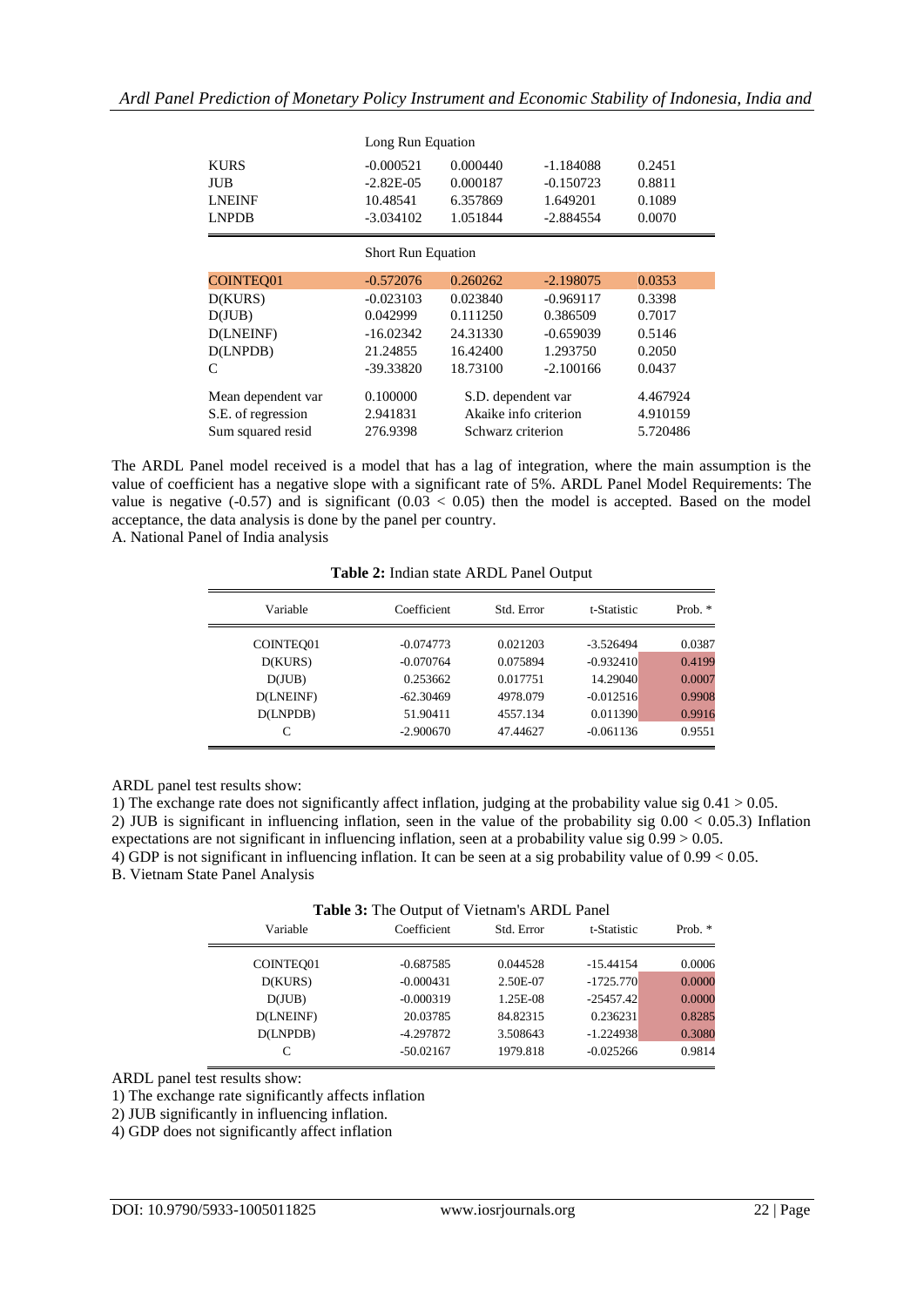| <b>Table 4.</b> Output of the state ANDL Failer modificate |             |            |             |           |  |
|------------------------------------------------------------|-------------|------------|-------------|-----------|--|
| Variable                                                   | Coefficient | Std. Error | t-Statistic | Prob. $*$ |  |
| COINTEO01                                                  | $-0.953869$ | 0.081257   | $-11.73886$ | 0.0013    |  |
| D(KURS)                                                    | 0.001885    | 1.85E-05   | 101.6807    | 0.0000    |  |
| D(JUB)                                                     | $-0.124345$ | 0.024085   | $-5.162789$ | 0.0141    |  |
| D(LNEINF)                                                  | $-5.803433$ | 2434.240   | $-0.002384$ | 0.9982    |  |
| D(LNPDB)                                                   | 16.13941    | 55.65045   | 0.290014    | 0.7907    |  |
|                                                            | $-65.09227$ | 2276.566   | $-0.028592$ | 0.9790    |  |

Toble 4: Output of the state ARDL Panel Indonesia

ARDL panel test results show:

1) The exchange rate significantly affects inflation.

2) JUB significantly in influencing inflation.

4) GDP is not significant in influencing inflation.

Based on the overall results, it is known that a significant only in the long term affects the stability of country IVI inflation, i.e. GDP. While in the short term there is no impact on the stability of inflation. The leading indicator of the effectiveness of variables in IVI state stability control, i.e., the amount of money supply that is viewed in a panel, where the variable amount of money supply significantly panels in controlling the economic stability. Leading indicators of the country's effectiveness in the stability control of IVI countries, i.e. India (amount of money supply), Vietnam (exchange rate and amount of money supply) and Indonesia (exchange rate and amount of money supply). In panel the amount of money supply can be a leading indicator for the control of India, Vietnam, and Indonesia, but its position is unstable in the short run and long run.

Based on the overall results are known that the sign in the long term affects the inflation stability of IVI countries, i.e., exchange rate, amount of money supply, inflation expectations and GDP. Then in the short term only flowers are affecting the stability of inflation. Here's a summary of ARDL Panel results table:

|                        | <b>INDIA</b> | <b>VIETNAM</b> | <b>INDONESIA</b> | <b>Short Run</b> | <b>Long Run</b> |
|------------------------|--------------|----------------|------------------|------------------|-----------------|
| Exchange rate          |              |                |                  |                  |                 |
| Money Supply           |              |                |                  |                  |                 |
| Inflation expectations |              |                |                  |                  |                 |
| GDP                    |              |                |                  |                  |                 |



**Figure 5.** Control timeframe stability

Analysis of the ARDL panel proves:

1. The leading indicator of the country's effectiveness in the stability control of IVI countries, namely India (exchange rate) and Vietnam and Indonesia (the exchange rate and amount of money supply and GDP). Monetary policy with a monetary pricing approach can have an effective effect on controlling the inflation rate through the interest rate and exchange rate channels (Nguyen, 2015). The contractual monetary policy has a strong and negative effect on the output, indicating that it can rely on unexpected macroeconomic shocks even when the financial markets have not been well developed. We also demonstrate that such monetary policy shocks tend to stabilize inflation in India, albeit at a higher rate because of inflation driven by supply amid massive spikes in food and fuel prices while producing a very persistent negative effect on real equity prices. (Mallick, 2011).

DOI: 10.9790/5933-1005011825 www.iosrjournals.org 23 | Page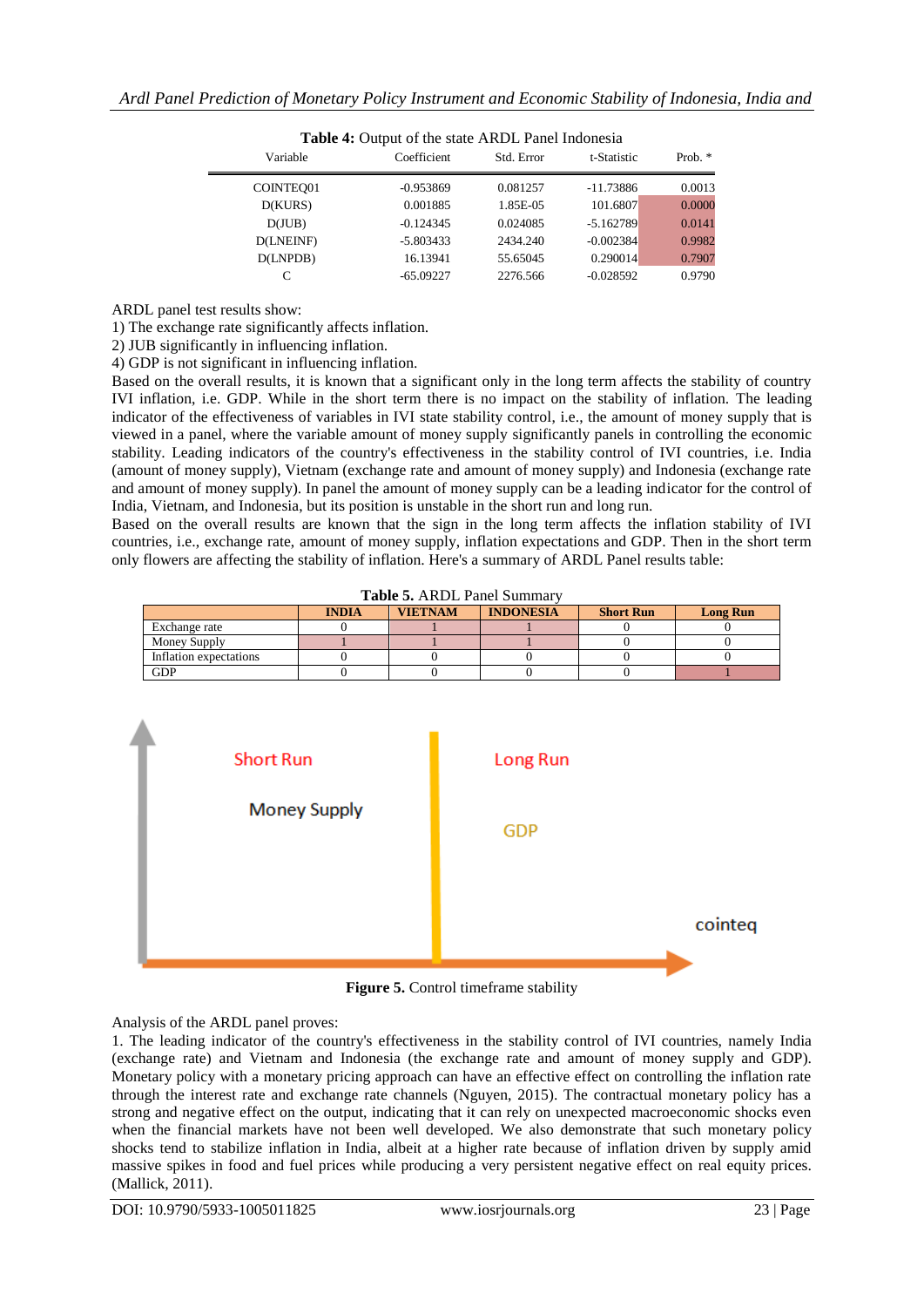2. In the panel the amount of money supply is also able to be a leading indicator for the control of India, Vietnam, and Indonesia but its position is unstable in the short run and long run. Interest rate relations with inflation can be seen from the Fisher effect theory stating that if there is a one percent increase then inflation will also increase by one percent (Putong, 2008). 3. The leading indicator of the effectiveness of the variable in the stability control of IVI country, i.e., the exchange rate seen from the panel, where the variable exchange rate significantly affects the stability of inflation in the country IVI. The determination of exchange rate as leading indicator country IVI also supported the opinion of Maryatul (2016) stating that in the agreement of the exchange rate variable began to affect the inflation movement entered the second period. Then in line with research Marlia (2014) stating that the rupiah exchange rate has a negative and significant relationship to inflation is depreciation of rupiah exchange rate against foreign currency especially the US dollar will cause Increase in the inflation rate, otherwise appreciation of the rupiah exchange rate against the American dollar caused a decline at the inflation rate. The results of this study were also reinforced with the purchasing power parity theory which expresses positive relations between exchange rates and inflation.

# **V. Conclusion**

Based on the results of analysis and discussion that has been done using the ARDL panel method can be concluded: a Leading indicator of State effectiveness in the stability control of IVI countries, namely India (exchange rate) and Vietnam and Indonesia ( And the amount of money supply and GDP). Leading indicators of the effectiveness of variables in the state's stability control IVI are the exchange rates seen from long-term stability and panel stability, where variable exchange rate significantly affects the stability of inflation in IVI countries.

#### **Acknowledgments**

Thank you. We say to all the parties who have helped this research, beneficial to readers

#### **References**

- [1]. Hai, B.V., and Trang, T.T.M. (2015). The Transmission Mechanism Of Monetary Policy In Vietnam: A VAR Approach. The Graduate Institute of International and Development Studies Geneva, *Working Paper* N IHEIDWP15-2015.
- [2]. Havránek, T., And Rusnák, M. (2012). Transmission Lags Of Monetary Policy: A Meta-Analysis. Czech National Bank, *Working Paper* Series 10.
- [3]. Hussain, Z. A.N (2014). The Lags In Effect Of Monetary Policy: A Case Study Of Pakistan. *Pakistan Economic And Social Review*  Volume 52, No. 1 (Summer 2014), Pp. 1-14.
- [4]. Hsing. Y (2015). Monetary Policy Transmission And Bank Lending In China And Policy Implications *Journal Of Chinese Economics*, 2014 Vol. 2, No. 1, Pp 1-9
- [5]. Naomi, Godwin Chukwudum. 2003.The Balance of Payments as a Monetary Phenomenon: An Econometric Case Study of Nigeria". Papers by JEL Classification. Pages 1-34.
- [6]. Odo, A.C., Odiony, J.K., and Ojike, R.O. (2016). Inflation Dynamics In Nigeria: Implications For Monetary Policy Response. *Journal of Economics and Sustainable* Vol.7, No.8, 2016.
- [7]. Oliner, S.D. dan Rudebusch, G. D. (2014). Is There a Broad Credit Channel for Monetary Policy? *FRBSF Economic Review*(1).
- [8]. Forhad, A.R., Homaifar, G.A., and Salimullah, A.S.M. (2017). Monetary Policy Transmission Effect On The Realsector Of The Bangladesh Economy: An Svar Approach. *Economia Internazionale / International Economics* Volume 70, Issue 1 - February, 25- 46.
- [9]. Rosoiu (2015), A. (2015). Emerging Markets Queries Monetary Policy And Time-Varying Parameter Vector Autoregression Model. The Bucharest University of Economic Studies, Procedia Economics, and Finance 32 ( 2015 ) 496 – 502.
- [10]. Shenglin, N.Y.G. and Ben. (2016). Should Practice Simple Central Banking To Help Rmb Internationalizatio. *Journal Of Chinese Economics*, 2016 Vol. 4. No. 2. Pp. 35-46 (Online)
- [11]. Sitaresmi, N .(2006). Analisis Pengaruh Guncangan Kurs Yen Dan Usd Terhadap Rupiah Dalam Mekanisme Transmisi Kebijakan Moneter Melalui Jalur Nilai Tukar Di Indonesia. Departemen Ilmu Ekonomi Institute Pertanian Bogor.
- [12]. Stock, J. H., dan Watson, M. W. (2002). Forecasting Using Principal Components from a Large Number Predictors. *Journal of the American Statistical Association*. Vol. 97 No 460.
- [13]. Onyeiwu. C. (2012). Monetary Policy And Economic Growth Of Nigeria. *Journal Of Economics And Sustainable Development*. Vol.3, No.7, 2012
- [14]. Jusoh; & Rusiadi; A. (2014). The Performance Improvement Through College and the Competency of Human Resources Strategy for the Higher Education in Medan. *Advances in Environmental Biology Adv. Environ. Biol*, *8*(89), 536–542.
- [15]. Rusiadi; ade novalina. (2018). Monetary Policy Transmission : Does Maintain the Price and Poverty Stability is Effective? *Jejak Jurnal Ekonomi Dan Kebijakan Journal of Economics and Policy*, *11*(102), 78–78. Retrieved from http://journal.unnes.ac.id/nju/index.php/jejak91.
- [16]. Rusiadi; Novalina, A. (2017a). KEMAMPUAN BI 7-DAY REPO RATE (BI7DRR) DALAM MENJAGA STABILITAS EKONOMI INDONESIA (PENDEKATAN TRANSMISI MONETER JANGKA PANJANG). *Jepa*, *10*(2), 1979–5408.
- [17]. Rusiadi; Novalina, A. (2017b). KEMAMPUAN KEYNESIAN BALANCE OF PAYMENT THEORY DAN MONETARY APPROACH BALANCE OF PAYMENT MENDETEKSI KESEIMBANGAN NERACA PERDAGANGAN INDONESIA. *Ekonomikawan*, *17*(1), 1–10.
- [18]. Rusiadi; Novalina, A. (2018). Monetary Policy Transmission : Does Maintain the Price and Poverty Stability is Effective? *Jejak Jurnal Ekonomi Dan Kebijakan Journal of Economics and Policy*, *11*(102), 78–78. Retrieved from http://journal.unnes.ac.id/nju/index.php/jejak91.
- [19]. Rusiadi;, Subiantoro, N., & Hidayat, R. (2014). *METODE PENELITIAN*. (Ade Novalina, Ed.) (1st ed.). Medan: USU Press. Retrieved from https://www.mendeley.com/research-papers/metode-penelitian-2049/